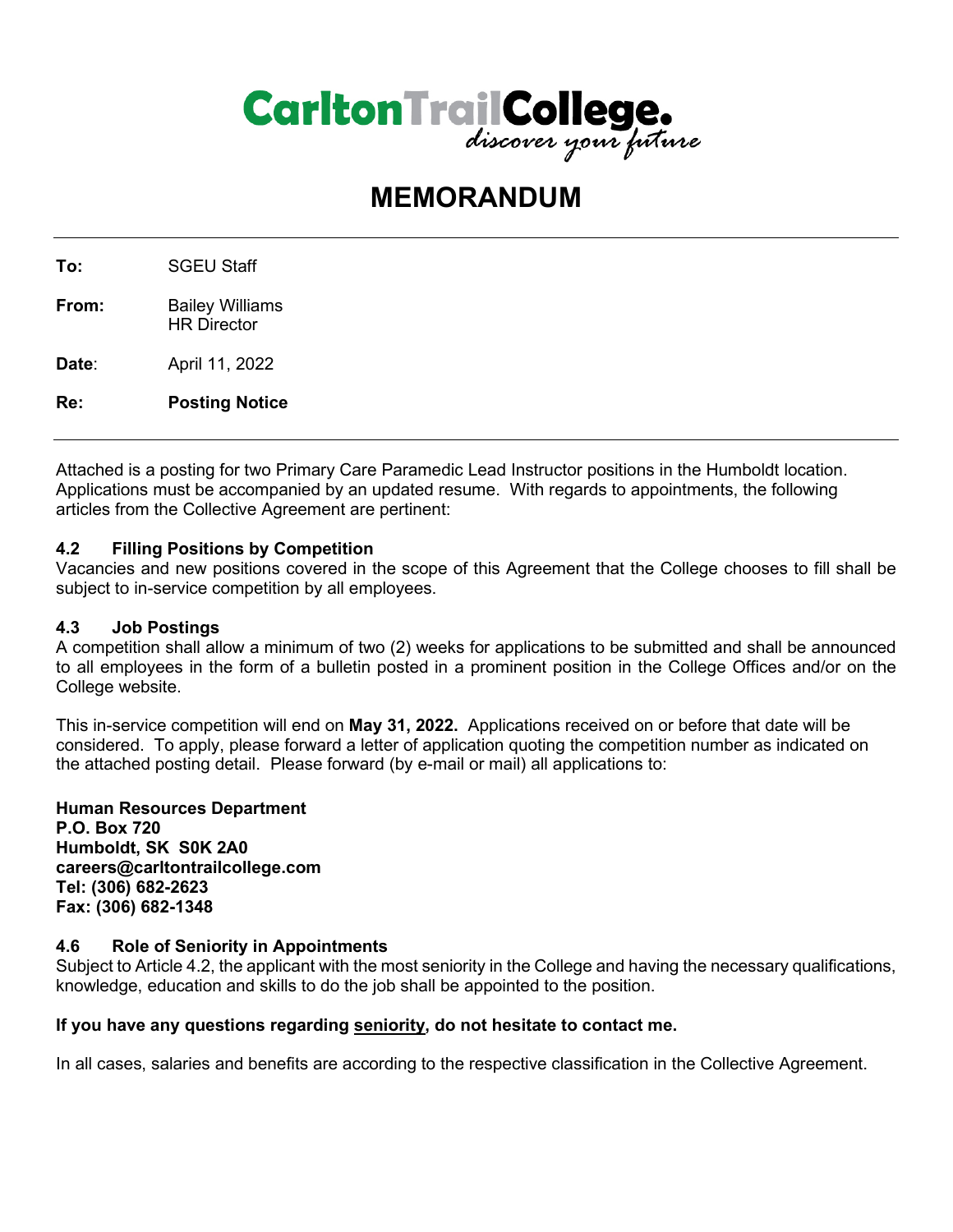# **Primary Care Paramedic** *Competition # 2223-01*

| Lead Instructor (2 vacancies)                                                                                  |
|----------------------------------------------------------------------------------------------------------------|
| Instructional                                                                                                  |
| Attached                                                                                                       |
| September 4, 2022 - January 21, 2024                                                                           |
| 75 days (plus an allowance for coursework commensurate with program changes<br>and incumbent's qualifications) |
| Every second weekend for the duration of the course                                                            |
| As per Collective Agreement depending on qualifications and experience                                         |
| Humboldt                                                                                                       |
|                                                                                                                |

#### POSITION SUMMARY

The Primary Care Paramedic Lead Instructor position is an in-scope position reporting to the Business & Skills Training Director. The incumbent will provide instruction in the Primary Care Paramedic program.

#### DUTIES AND RESPONSIBILITIES

- To plan and facilitate the Saskatchewan Polytechnic Primary Care Paramedic (PCP) program delivery including providing tutorial and support, facilitating labs, scenario skill practice, small group and lectures, and evaluating the course and program delivery and the result of the teaching process.
- To manage the learning environment, including online learning to ensure an optimum learning environment in accordance with Saskatchewan Polytechnic Paramedic program policies and accreditation requirements.
- Provide appropriate evaluation, assessment and feedback to students
- Maintain records of achievement, attendance and other student-related information and report such information as required
- Identify resources and equipment appropriate to support curriculum/course implementation
- Be reflective of and responsive to accommodation of special learning needs, including equity groups and diverse learners
- Respond to curriculum/course demands and make necessary adjustments according to learner needs
- Engage learners in learning activities designed to strengthen ties to work and/or career development
- Develop working relationships with appropriate external partners and employers supporting students in work experience
- Pursue professional development opportunities to keep current with employer and educational requirements
- Work cooperatively in an interdependent team environment
- Apply regulations and policies adopted by Carlton Trail College

#### KNOWLEDGE, SKILLS AND ABILITIES

- Excellent communication skills
- Excellent interpersonal skills
- Demonstrated ability to work with individuals with special learning needs
- Ability to work with people from equity groups
- Ability to organize time effectively
- Ability to communicate effectively, both orally and in writing, with students, colleagues, support services and agencies
- Proven ability to work independently and make sound decisions while maintaining good judgment in keeping supervisor, coworkers, partners, employers and students apprised of important developments.
- Ability to maintain confidentiality of personal information at all times and in accordance with Local Authority Freedom of Information and Protection of Privacy Act
- Ability to adapt to changes in the work environment, structure, processes, requirements or cultures.
- Operates with integrity at all times
- Demonstrated ability to keep the organizations vision and guiding principles at the forefront of decision making and action
- Demonstrated ability to set high standards for oneself and others and accepting responsibility for all actions
- Demonstrated familiarity with the tools and technologies that support working remotely